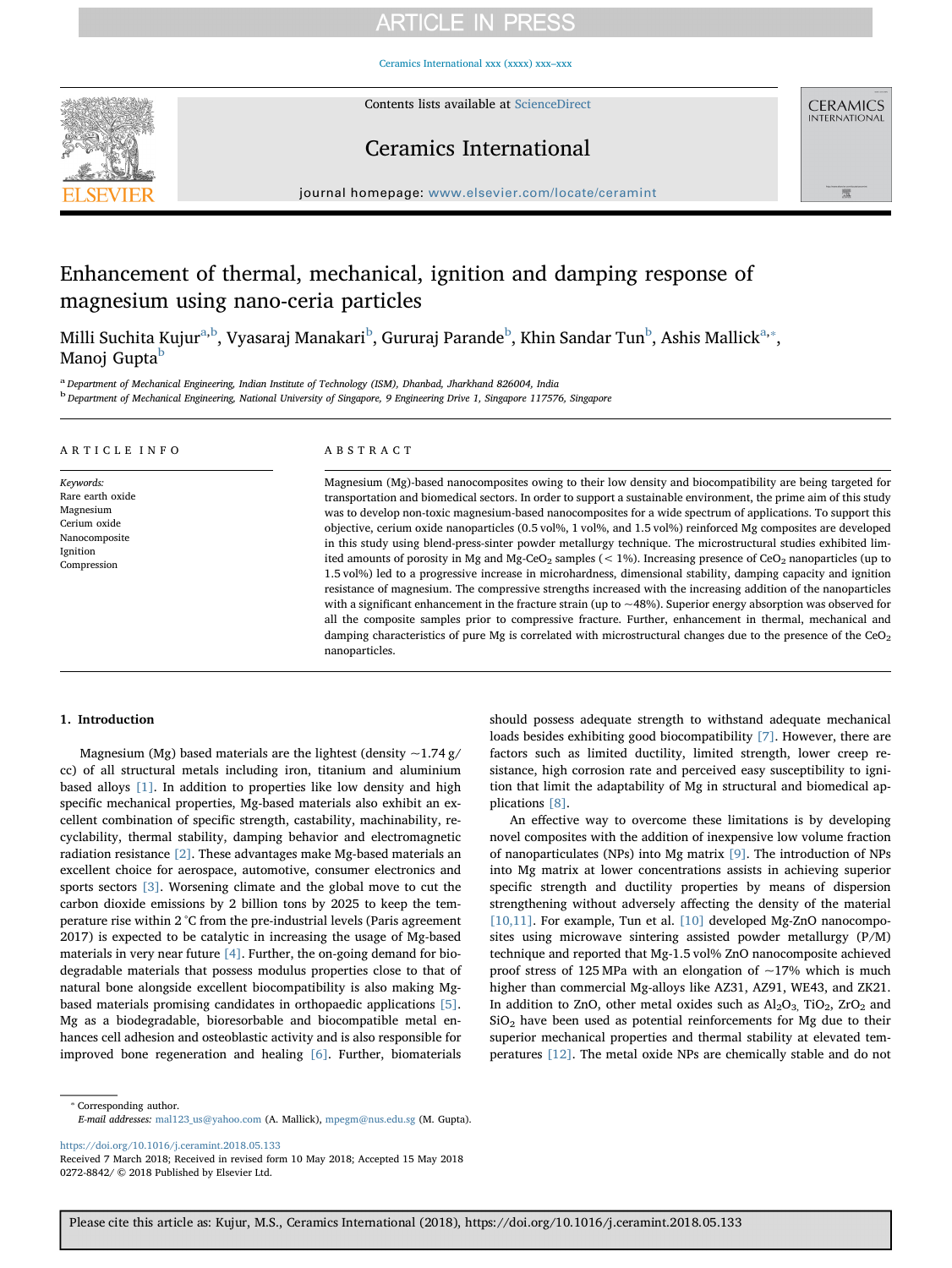undergo further oxidation which plays a vital role in the ease of their handling and further processing [\[13\]](#page--1-11). Apart from enhanced physical and mechanical properties, a high degree of biocompatibility and nontoxicity of these metal oxides is also a crucial factor for targeting these materials for biomedical applications [\[14\]](#page--1-12).

Incorporation of rare earth metal oxides (REOs) including those of the lanthanum series as well as yttrium and scandium into metallic matrices can induce 'reactive element effect' (REE), due to their strong rare-earth-oxygen interactions [\[15\]](#page--1-13). Along with enhancing the protective characteristics of oxides on many metals and alloys, the addition of such REOs also helps in realizing a refined microstructure and good strength-ductility combination in the composites [\[15,16\].](#page--1-13) Further, REOs are thermally stable reinforcements and hence can be used in extremely high-temperature applications [\[17\]](#page--1-14). Also, the use of nano REOs in lower amounts (typically  $\sim$ 2 vol%) helps in minimizing the possible usage of RE elements which have found to cause latent toxicity and several other harmful effects on the human body [\[12\].](#page--1-10) However, compared to other MO reinforcements, REOs offer unique advantages in enhancing the performance of Mg composites which may not be realized otherwise. Only one recent study so far characterized the ignition, compressive and damping properties of Mg reinforced with Samarium (III) oxide nanoparticles (SNPs) [\[16\].](#page--1-15) Simultaneous and significant improvements in the compressive strengths and fracture strain values were realized with increased addition of SNPs, with  $Mg1.5Sm<sub>2</sub>O<sub>3</sub>$  nanocomposite showing a compressive strength of  $\sim$ 395 MPa ( $\sim$ 58% higher than pure Mg) and Mg1.0Sm<sub>2</sub>O<sub>3</sub> nanocomposite showing  $\sim$ 15% enhancement in the ductility as compared to monolithic Mg. Incorporation of 1.5 vol% SNPs also enhanced the damping capacity of pure Mg significantly by  $\sim$ 189%. As a result of reactive element effect induced by SNPs, Mg1.5Sm<sub>2</sub>O<sub>3</sub> nanocomposite exhibited the onset of ignition at ~650 °C which surpassed the ignition temperature of most of the commercial aerospace Mg alloys like AZ61, ZK40A, ZK60A, AM50, and AZ91A and Federal Aviation Administration (FAA) approved alloy like WE43 whose ignition temperature is in the range 600–640 °C [\[12\]](#page--1-10). Promising results obtained for such REOs reinforced Mg nanocomposites is a great encouragement to develop new REO containing Mgbased composites with superior combination of overall properties.

Ceria (CeO<sub>2</sub>) is one such REOs with unique properties such as high thermal stability [\[18\]](#page--1-16), high temperature oxidation resistance [\[19\],](#page--1-17) high hardness [\[20\],](#page--1-18) superior wear and corrosion resistance [\[21,22\],](#page--1-19) specific chemical reactivity [\[20\]](#page--1-18), high refractive index and UV absorbing ability [\[23\]](#page--1-20). As a result, recently ceria nanoparticles (CNPs) have gained a lot of interest as a coating material for corrosion protection of metals and alloys [\[22\]](#page--1-21), high temperature oxidation safe guards [\[20\]](#page--1-18), catalytic convertors for removing toxic gases [\[24\]](#page--1-22), electrochemical cells [\[22\]](#page--1-21), UV-absorbers [\[25\],](#page--1-23) as an oxygen ion conductor in solid oxide fuel cells [\[24\]](#page--1-22), additives in ceramics [\[26\],](#page--1-24) thermal barriers [\[27\]](#page--1-25), solar cells [\[28\]](#page--1-26), electrochromic thin-film applications [\[24\]](#page--1-22) and as glass abrasives [\[29\]](#page--1-27), to name a few. Further, CNPs are used for applications in nanobiology and regenerative medicine due to their unique regenerative properties owing to their low reduction potential and the coexistence of both  $Ce^{3+}/Ce^{4+}$  on their surfaces. Also, CNPs, when incorporated in scaffolds, can act as a stimulus and oxidant, enabling faster growth or healing in soft or hard tissue regeneration [\[30\].](#page--1-28)

Owing to the several advantages of Mg and CNPs in the field of structural and biomedical applications, the present study was aimed to develop high-performance Mg-based nanocomposites using CNPs as a reinforcement through the powder metallurgy technique, using microwave sintering of the powder compacts followed by hot extrusion. The effect of presence of CNPs on microstructural, mechanical, damping and thermal properties was investigated. Also, the structure-property correlations have been drawn and analyzed. The properties of  $Mg-CeO<sub>2</sub>$ nanocomposites with varying amount of reinforcement (0.5, 1 and 1.5 vol%) are reported and the test results are benchmarked against monolithic Mg.

#### 2. Materials and methods

#### 2.1. Materials

Pure magnesium (Mg) powder with a size range of 60–300  $\mu$ m and a purity of  $\geq$  98.5% supplied by Merck (Darmstadt, Germany) was used as the matrix material and  $CeO<sub>2</sub>$  powder with an average size of 20–30 nm was procured from US Research Nanomaterials, Inc., USA.

## 2.2. Synthesis

The synthesis process for  $Mg-CeO<sub>2</sub>$  nanocomposites involved blending pure Mg powder with CNPs using the RETSCH PM-400 mechanical alloying machine (Haan, Germany) without balls at 200 rpm for 1 h. The blended powder mixtures were then cold compacted using a 100-ton press to form billets measuring 35-mm diameter and 45-mm height. Monolithic Mg was also compacted using the same parameters. The compacted billets were then sintered using hybrid microwave sintering technique for 16 min to reach a temperature of 640 °C using a 900 W, 2.45 GHz SHARP microwave oven. The sintered billets were homogenized at 450 °C for 2 h prior to hot extrusion at 400 °C at an extrusion ratio of 20.25:1. Detailed information on processing methodology can be found in Refs. [31–[34\]](#page--1-29).

## 2.3. Materials characterization

#### 2.3.1. Microstructural characterization

Microstructural characterization studies were conducted on the extruded polished samples to determine the presence, distribution and interfacial integrity of CNPs using JEOL JSM-6010 Scanning Electron Microscope (JEOL Ltd., Tokyo, Japan).

## 2.3.2. Density measurement

The experimental densities of the extruded pure Mg and Mg-CeO<sub>2</sub> nanocomposites were determined using Archimedes' principle. The samples were first weighed in air and then in distilled water using an A &D ER-182A electronic balance maintaining an accuracy of ± 0.0001 g. The theoretical densities of the synthesized materials were calculated using rule of mixture.

#### 2.3.3. Microhardness

Microhardness measurements were performed on the polished samples using Shimadzu-HMV automatic digital microhardness tester with a Vickers indenter. An indentation load of 245.5 mN and a dwell time of 15 s was used in accordance with the ASTM standard E384-08.

### 2.3.4. Coefficient of thermal expansion (CTE)

The CTE values of the extruded materials were determined utilizing a heating rate of 5 °C min−<sup>1</sup> using a LINSEIS TMA PT 1000LT thermomechanical analyzer (New Jersey, USA). Argon flow rate was set at 0.1 L min<sup>-1</sup>. The displacement of the samples was measured using an alumina probe as a function of temperature (30–350 °C).

## 2.3.5. Phase transformation determination

DSC studies using Shimadzu DSC-60 instrument was carried out at a heating rate of 5 °C min−<sup>1</sup> from room temperature to 600 °C in flowing argon atmosphere to determine the phase transformations in the nanocomposites. The deflection in the curve (exothermic or endothermic peak) indicate the occurrence of reactions due to phase transformations.

## 2.3.6. Ignition testing

The ignition temperatures of the synthesized materials were determined using a Thermo Gravimetric Analyzer (TGA). Samples of dimensions  $2 \times 2 \times 2$  mm<sup>3</sup> were heated from 30 to 750 °C at a heating rate of 10 °C min<sup>-1</sup> in the purified air with a flow rate of 50 mL min<sup>-1</sup>.